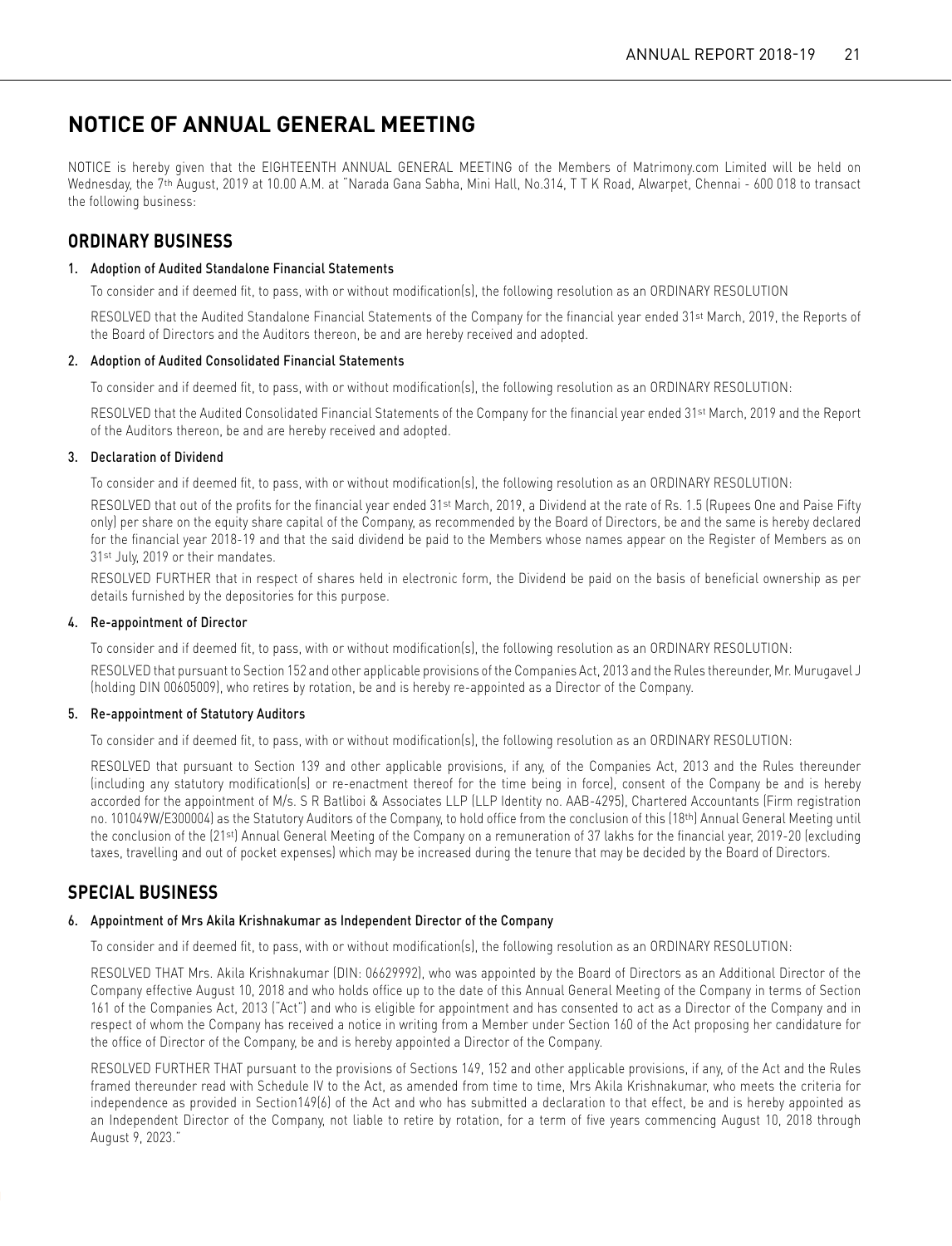### 7. Payment of commission to Non-Executive Directors of the Company

To consider and if deemed fit, to pass, with or without modification(s), the following resolution as an ORDINARY RESOLUTION:

RESOLVED THAT pursuant to the provisions of section 197 and other applicable provisions, if any, of the Companies Act, 2013 ("Act"), Listing Regulations and the Articles of Association of the Company, as amended from time to time, a sum not exceeding 1% per annum of the net profits of the Company calculated in accordance with the provisions of section 198 of the Act, may be paid to and distributed amongst the Directors of the Company or some or any of them (other than the Managing Director and Whole-time Directors) in such amounts or proportions and in such manner and in all respects as may be directed by the Board of Directors and such payments shall be made in respect of the profits of the Company for each year, for a period of five (5) years, commencing April 1, 2019 up to March 31, 2024."

### 8. To charge the fees for delivery of any document through a particular mode of delivery to a member

To consider and if deemed fit, to pass, with or without modification(s), the following resolution as an ORDINARY RESOLUTION:

RESOLVED THAT pursuant to provisions of Section 20 and other applicable provisions, if any, of the Companies Act, 2013 and relevant rules prescribed thereunder, the consent of the Company be and is hereby accorded to charge from a member in advance, a sum equivalent to the estimated actual expenses of delivery of the documents through a particular mode if any request has been made by such member for delivery of such document to him through such mode of service provided such request along with the requisite fee has been duly received by the Company at least one week in advance of the dispatch of the document by the Company.

RESOLVED FURTHER THAT for the purpose of giving effect to this resolution, the Key Managerial Personnel of the Company be and are hereby severally authorized to do all such acts, deeds, matters and things as they may in their absolute discretion deem necessary, proper, desirable or expedient and to settle any question, difficulty, or doubt that may arise in respect of the matter aforesaid, including determination of the estimated fees for delivery of the document to be paid in advance."

### 9. To consider and approve increasing the Foreign Institutional Investors ("FII") / Foreign Portfolio Investor ("FPI") / Non Resident Indian ("NRI") shareholding limit in the paid up share capital of the Company

To consider and if deemed fit, to pass, with or without modification(s), the following resolution as SPECIAL RESOLUTION:

RESOLVED THAT in supersession of all earlier resolutions passed by the shareholders and pursuant to the applicable provisions of the Foreign Exchange Management Act, 1999, the Companies Act, 2013, to the extent applicable, the Consolidated Foreign Direct Investment Policy Circular of 2015 ("Consolidated FDI Policy"), as amended, the Foreign Exchange Management (Transfer or Issue of Security by a Person Resident Outside India) Regulations, 2000, as amended, and all other applicable laws, rules, regulations, guidelines and subject to the approvals, consents and permissions of the Government of India, the Foreign Investment Promotion Board, the Reserve Bank of India ("RBI") and any other appropriate authorities, institutions or bodies as may be necessary and subject to such conditions and modifications as may be prescribed, stipulated or imposed by any of the concerned authorities while granting such approvals, permissions and sanctions and the like, which may be agreed to by the Board of Directors of the Company (hereinafter referred as "Board" which term shall include any Committee thereof which the Board may have constituted to exercise its powers including the powers conferred by this Resolution), consent of the Company be and is hereby accorded to permit the eligible foreign investors including Foreign Institutional Investors ("FIIs") registered with the Securities and Exchange Board of India ("SEBI") to purchase or acquire, on their own account and / or on behalf of their SEBI approved sub-accounts or Foreign Portfolio Investors (FPIs), Equity Shares, whether existing or proposed, of the Company, on the recognized stock exchange or in any other manner upto 49% (per cent) of the paid up equity share capital of the Company, provided however that the shareholding of each FII, on its own account and on behalf of each of the SEBI approved sub-accounts in the Company of FPI shall not exceed 10% (ten per cent) or such other limit as may be stipulated by Reserve Bank of India in each case, from time to time.

RESOLVED FURTHER THAT pursuant to the applicable provisions of the Foreign Exchange Management Act, 1999, the Companies Act, 2013, to the extent applicable, the Consolidated Foreign Direct Investment Policy Circular of 2015 ("Consolidated FDI Policy"), as amended, the Foreign Exchange Management (Transfer or Issue of Security by a Person Resident Outside India) Regulations, 2000, as amended, and all other applicable laws, rules, regulations, guidelines and subject to the approvals, consents and permissions of the Government of India, the Foreign Investment Promotion Board, the Reserve Bank of India ("RBI") and any other appropriate authorities, institutions or bodies as may be necessary and subject to such conditions and modifications as may be prescribed, stipulated or imposed by any of the concerned authorities while granting such approvals, permissions and sanctions and the like, which may be agreed to by the Board of Directors of the Company (hereinafter referred to as "Board" which term shall include any Committee thereof which the Board may have constituted to exercise its powers including the powers conferred by this Resolution), consent of the Company be and is hereby accorded for acquiring the Equity Shares, whether existing or proposed, of the Company by eligible foreign investors including Non Resident Indians ("NRIs") by purchase or acquisition on the recognized stock exchange or in any other manner including investment under the Portfolio Investment Scheme ("PIS"), subject to the conditions that the aggregate holding of the NRIs shall not exceed 24% (twenty four per cent) of the paid up equity share capital of the Company or such other limit as may be stipulated by Reserve Bank of India in each case, from time to time.

RESOLVED FURTHER THAT the Board of Directors be and are hereby authorized to do all acts, deeds and things that may be necessary in this regard."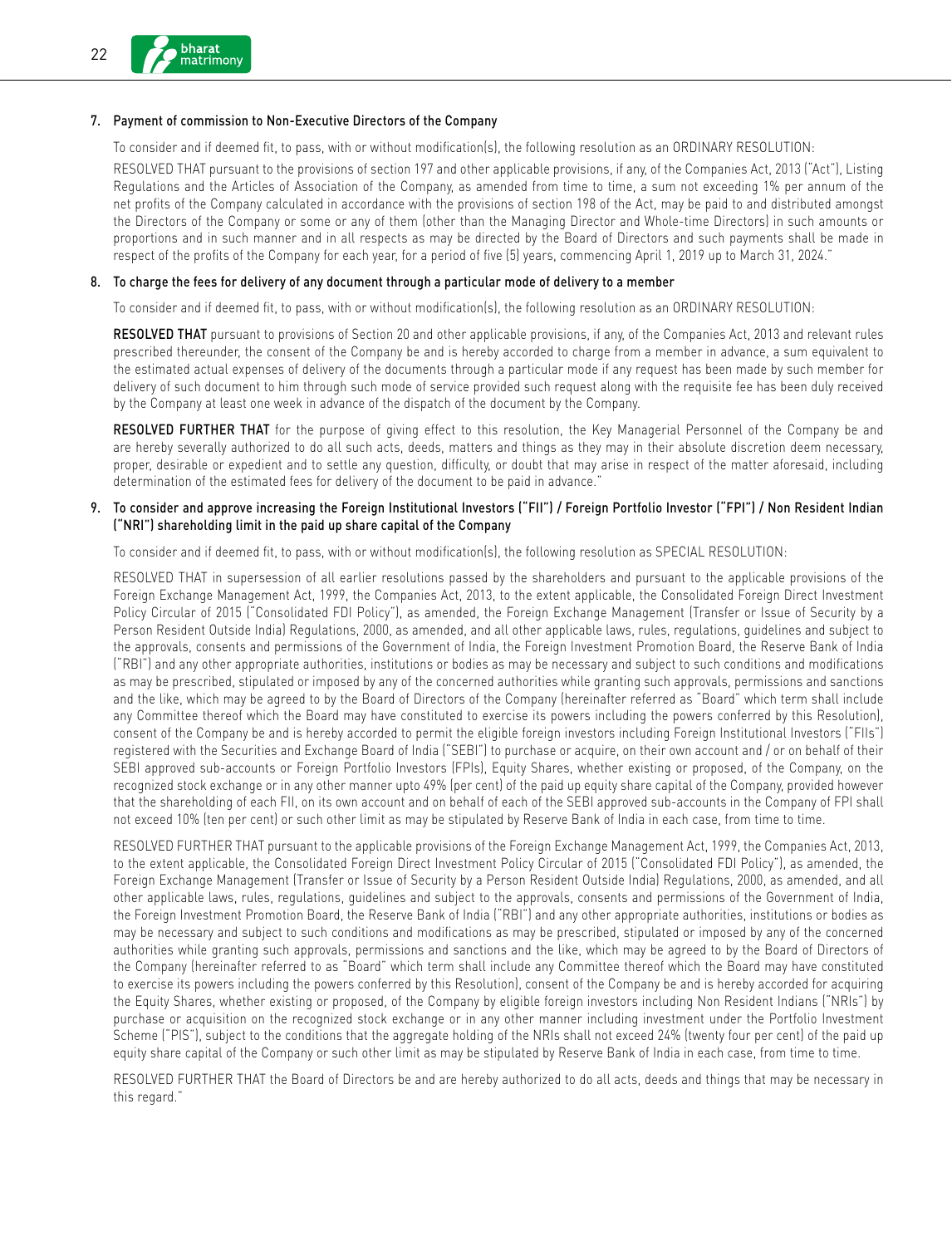### 10. To extend the benefits and coverage of the Matrimony Employee Stock Option Scheme 2014" (the "ESOS 2014")to the employees of the Holding/Subsidiary Companies of the Company.

To consider and if deemed fit, to pass, with or without modification(s), the following resolution as SPECIAL RESOLUTION:

RESOLVED THAT pursuant to the provisions of Section 62(1)(b) and all other applicable provisions, if any, of the Companies Act, 2013, Securities and Exchange Board of India (Share Based Employee Benefits) Regulations, 2014, the Memorandum and Articles of Association of the Company and subject to such other approvals, permissions and sanctions as may be necessary and subject to such conditions and modifications as may be prescribed or imposed while granting such approvals, permissions and sanctions, the consent of the Company be and is hereby accorded to the Board of Directors (hereinafter referred to as "the Board" which term shall be deemed to include any Committee, which the Board has constituted to exercise its powers, including the powers, conferred by this resolution) to extend the benefits and coverage of the Matrimony Employee Stock Option Scheme 2014" (the "ESOS 2014"), also to such persons who are in permanent employment including the Managing and/or Whole-time Director(s), whether present and future, of the Company's holding/subsidiary companies and if permitted by law, to the employees of the associate companies of the Company, whether working in India or outside India, under the ESOS - 2014 in the manner as may be decided by the Board in accordance with the Companies Act, 2013 or rules made thereunder and other applicable provisions of the law as may be prevailing at that time.

RESOLVED FURTHER THAT for the purpose of giving effect to this Resolution, the Board of Directors be and are hereby authorized to do all such acts, deeds, matters and things as it may, in its absolute discretion, deem necessary, expedient or proper and to settle any questions, difficulties or doubts that may arise in relation to the above

By Order of the Board of Matrimony.com Ltd Sd/- Chennai S Vijayanand May 9, 2019 Company Secretary

## **NOTES:**

- 1. A Member entitled to attend and vote is entitled to appoint a proxy to attend and vote instead of himself/herself and the proxy need not be a Member. The proxy form is annexed herewith. The duly completed proxy form must be sent so as to reach the Company not less than 48 hours before the commencement of the meeting.
- 2 A person shall not act as proxy on behalf of Members exceeding fifty in number and holding in the aggregate more than 10% of the total share capital of the Company carrying voting rights. A Member holding more than 10% of the total share capital of the Company carrying voting rights may appoint a single person as proxy and such person shall not act as a proxy for any other person or shareholder.
- 3. Explanatory Statement of material facts in respect of the Special Business and appointment of Auditors (pursuant to Section 102 of the Companies Act, 2013) is annexed hereto.
- 4. Members holding shares in physical form are requested to intimate the Registrar and Transfer Agent viz., Karvy Fintech Private Ltd, Karvy Selenium Tower B, Plot 31-32 Gachibowli, Financial District, Nanakramguda, Hyderabad – 500 032 (RTA), not later than 25th July, 2019, of any change in their address/details about their Bank account number, name of the Bank, Bank's branch name and address to enable the Company to remit the dividend electronically or alternatively, for incorporating in the dividend warrants. For shares held in dematerialised form, change in address/Bank account particulars may be intimated directly to the Member's Depository Participant(s).
- 5. Members holding shares in physical form are encouraged to nominate a person to whom their shareholding in the Company shall vest in the event of their demise. Nomination forms will be sent to the Members on request, by the RTA.
- 6. As per SEBI directive, it is mandatory for the transferees to furnish self-attested copy of the PAN (Permanent Account Number) card to the Company/RTA for registration of transfer/transmission/transposition of shares in the physical form.
- 7. Electronic (soft) copy of the Notice of the 18th Annual General Meeting of the Company inter alia indicating the process and manner of e-voting along with the Attendance Slip & Proxy Form and the Annual Report for 2018-19 is being sent to all the Members whose e-mail IDs are registered with the Company/Depository Participant(s) for communication purposes unless any Member has requested for a hard copy of the same. For Members who have not registered their e-mail address, physical copies of the Notice of the 18th Annual General Meeting of the Company inter alia including the process and manner of e-voting along with the Attendance Slip & Proxy Form and the Annual Report for 2018-19 are being sent in the permitted mode.

# **ANNEXURE TO THE NOTICE**

Details of the Director seeking appointment and re-appointment at the 18th Annual General Meeting

[Pursuant to Regulation 36 of the Securities and Exchange Board of India (Listing Obligations and Disclosure Requirements) Regulations, 2015]

The resume of the Directors seeking appointment/re-appointment, in brief and other details required to be provided pursuant to Regulation 36 of the Securities & Exchange Board of India (Listing Obligations and Disclosure Requirements) Regulations, 2015 and Secretarial Standards on General Meeting are provided below for the consideration of the Members: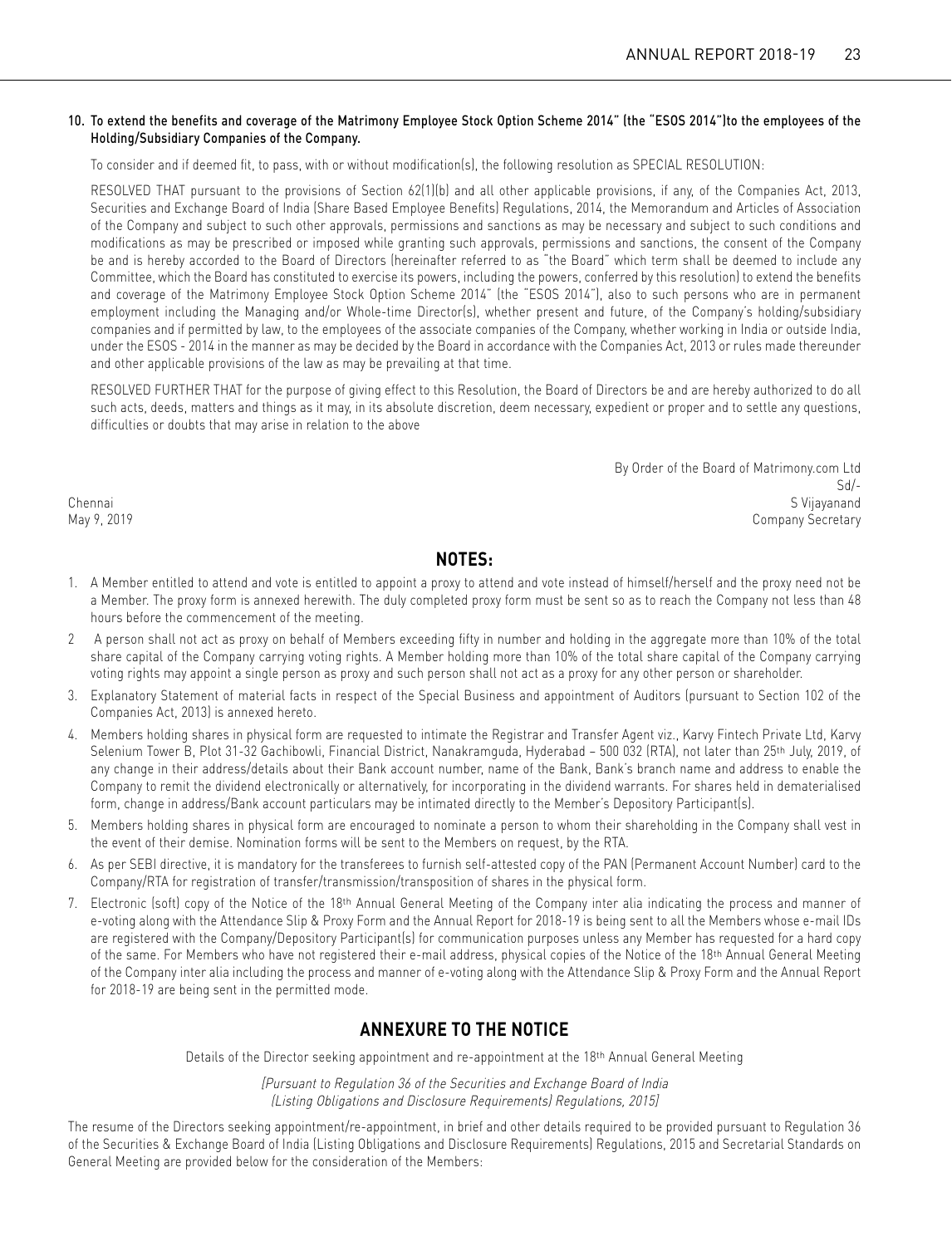### Mr. Murugavel J (DIN NO: 00605009 )

Murugavel Janakiraman, aged 48 years, is a Promoter, Chairman and Managing Director of our Company. He has been associated with the Company since September 5, 2001. He holds a bachelor's degree in science and a master's degree in computer applications from the University of Madras. He started his career at Chennai-based Nucleus Software and moved to Singapore for a brief stint. He worked as a consultant in the US for leading companies on software projects and acquired valuable insights on Internet technologies.

Mr. Murugavel J holds 1,14,28,766\* equity shares of the Company.

There were 7 Board meetings conducted during the year and Mr. Murugavel has attended all 7 Board meetings.

Mr. Murugavel J holds Directorship in Sys India Pvt Ltd, Consim Info USA Inc, Matrimony DMCC, Dubai, and Infonauts Inc, USA and is member & Chairman of Share Allotment Committee and Corporate Social Responsibility committee and member in Stakeholders Relationship Committee of the Company. He does not hold directorship in any other listed entity.

Mr Murugavel J, Promoter and Managing Director of the Company is spouse of Mrs.Deepa Murugavel, Non Executive Director. He is not related to the any other Directors and Key Managerial Personnel of the Company, and their relatives.

Except Mr.Murugavel J and Mrs.Deepa Murugavel, none of the Directors and Key Managerial Personnel, and their relatives, is concerned or interested, financially or otherwise, in the Resolution relating to his re-appointment.

\* Includes 12 shares held on behalf of shareholders holding fractional shares on consolidation of shares from Rs. 3/- to Rs. 5/- on 5th August 2015

### Mrs. Akila Krishnakumar (DIN NO: 06629992 )

Mrs. Akila Krishnakumar aged 57 years has over 30 years of experience in software product development for financial services and education markets world-wide. She was President – Global Technology and Country Head for SunGard in India – then a Fortune 500 company and global leader in financial services software till the year 2013. In 2013, she stepped out of her executive position to pursue broader interests in the corporate and development sector. Since 2013, as the founding partner and board member of Social Venture Partners (India), a network of engaged citizens, she works to provide livelihood opportunities for disadvantaged women and youth. She is an alumnus of the Birla Institute of Technology and Sciences (BITS), Pilani

She has held several key industry positions and was formerly the Chairperson for the American Chamber of Commerce Chapter and Chair of Nasscom's Regional Council. She is a regular speaker at several International and National Conferences and leading organizations. She has won several awards and accolades including being among the top 5 women leaders in the Indian technology industry for many years.

Mrs. Akila Krishnakumar does not hold any share in the Company.

Mrs Akila Krishnakumar joined the Board of Directors as Additional Director on August 10, 2018. After her appointment 5 Board meetings were conducted for the year and Mrs. Akila Krishnakumar has attended 4 Board meetings.

Mrs. Akila Krishnakumar holds Directorship in the following other listed companies

- 1. HEIDELBERGCEMENT India Limited
- 2. Indusind Bank Limited

Mrs Akila Krishnakumar is not related to any Director or Key managerial Personnel of the Company.

None of the Directors and Key Managerial Personnel, and their relatives, is concerned or interested, financially or otherwise, in the Resolution relating to his re-appointment.

### Explanatory Statement in respect of the Special Business (pursuant to Section 102 of the Companies Act, 2013 & Regulation 36 of SEBI (Listing Obligations & Disclosure Requirements) of the Notice dated May 9 , 2019

### Item no. 5

M/s S.R. Batliboi and Associates LLP, Chartered Accountants, has been appointed as Statutory Auditors of the Company for a period of 5 years from 2014. Further to the above, M/s S.R. Batliboi and Associates LLP, Chartered Accountants has been serving as Statutory Auditors since the year 2012-13. As per the provisions of Section 139(2) of the Companies Act, 2013, the Company cannot appoint an audit firm as Statutory Auditor for more than two terms of five consecutive years. Currently, the total term completed as statutory auditors of the Company come to 7 years and they may be re-appointed for a maximum period of three years. Since the existing term of appointment of Statutory Auditors is expiring this year, the appointment need to be renewed by the Shareholders in the ensuing Annual General Meeting. The remuneration paid for the last year is Rs. 37 lakhs which includes Statutory Audit fees, Limited review fees, Tax audit fees and other Statutory certification fees. There is no proposal to increase the remuneration for the year 2019-20 and hence the remuneration proposed is Rs. 37 lakhs. However, the remuneration may be increased during the balance tenure based on market standards and level of engagement including additional statutory certifications.

The Audit Committee and the Board of Directors in their meeting held on May 9, 2019 had decided to recommend M/s S R Batliboi & Associates LLP, Chartered Accountants for reappointment based on the requisite experience in handling audits of internet sector companies including your Company for a period of 7 years.

Approval of the members is sought for re-appointment of Statutory Auditors for a period of three years from the conclusion of this Eighteenth Annual General Meeting to the conclusion of Twenty First Annual General Meeting.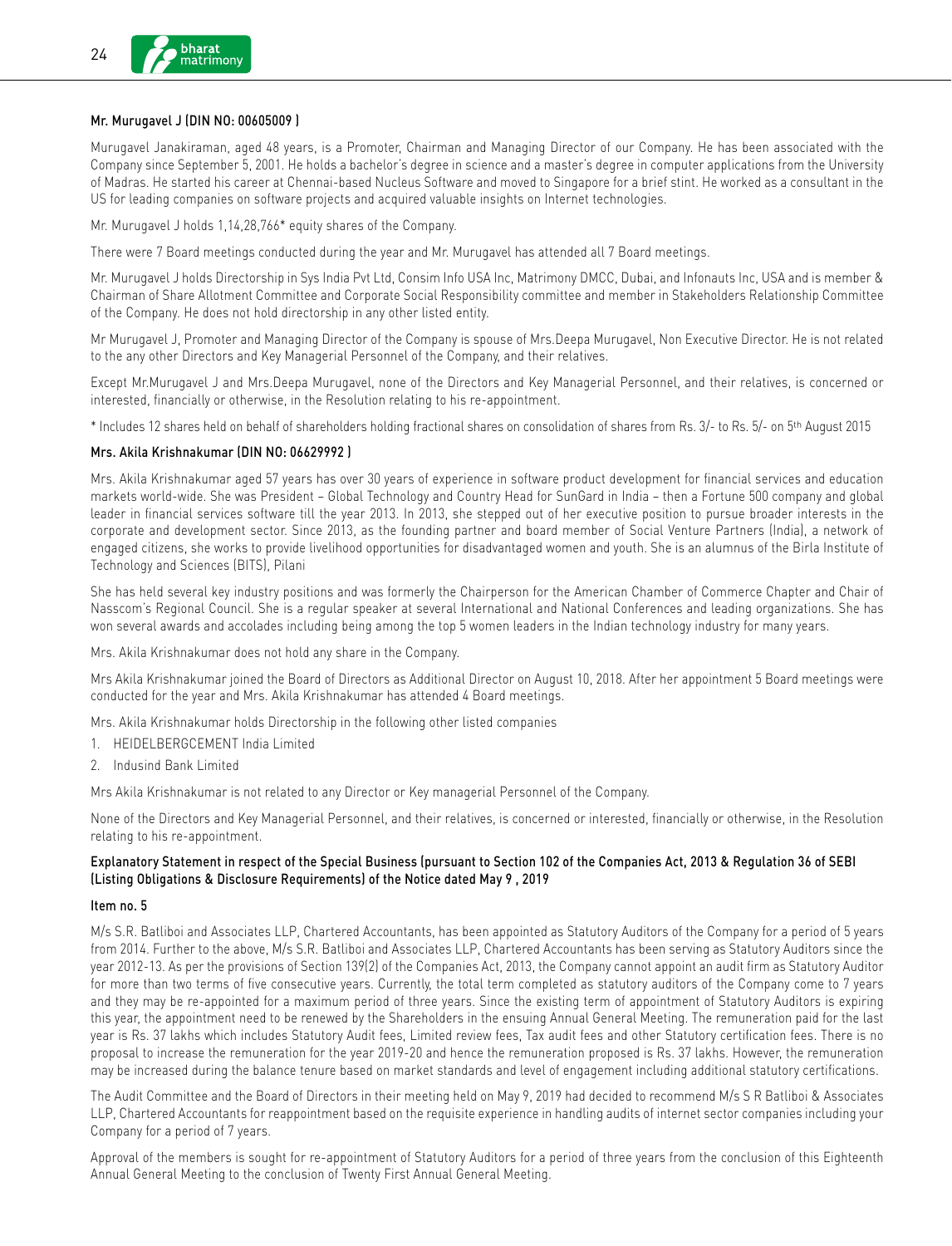None of the Directors of the Company and Key Managerial Personnel of the Company and their relatives is concerned or interested, financially or otherwise, in the aforesaid Ordinary Resolution.

The Board recommends the resolution set forth in Item No. 5 for the approval of the Members.

### Item No. 6

The Board of Directors ("Board"), upon recommendation of the Nomination and Remuneration Committee, appointed Mrs. Akila Krishnakumar as an Additional (Independent) Director of the Company, not liable to retire by rotation, effective August 10, 2018. Pursuant to the provisions of Section 161 of the Act, Mrs.Akila Krishnakumar will hold office up to the date of the ensuing Annual General Meeting ("AGM") and is eligible to be appointed as a Director of the Company. The Company has, in terms of Section 160 of the Act, received, in writing, a notice from a Member proposing the candidature of Mrs. Akila Krishnakumarfor the office of Director.

The Company has received from Mrs. Akila Krishnakumar (i) Consent in writing to act as Director in Form DIR-2 pursuant to Rule 8 of the Companies (Appointment & Qualification of Directors) Rules,2014, (ii) Intimation in Form DIR-8 in terms of the Companies (Appointment & Qualification of Directors) Rules, 2014, to the effect that she is not disqualified under Section 164(2) of the Act and(iii) a declaration to the effect that he meets the criteria of independence as provided under Section 149(6) of the Act.

The resolution seeks the approval of the Members in terms of Section 149 and other applicable provisions of the Act, read with Schedule IV of the Act and the Rules made thereunder, for appointment of Mrs. Akila Krishnakumar as an Independent Director of the Company for a period commencing August 10, 2018 through August 9, 2023. Mrs. Akila Krishnakumar, once appointed, will not be liable to retire by rotation. In the opinion of the Board, Mrs. Akila Krishnakumar is a person of integrity, fulfils the conditions specified in the Act and the Rules made thereunder and is independent of the Management of the Company. A copy of the letter of appointment of Mrs. Akila Krishnakumar as an Independent Director setting out the terms and conditions is available for inspection without any fee payable by the Members at the Registered Office of the Company during the normal business hours on working days up to the date of the AGM.

The profile and specific areas of expertise of Mrs. Akila Krishnakumar are provided in page no. 24 to this Notice.

None of the Director(s) and Key Managerial Personnel of the Company or their respective relatives, except Mrs. Akila Krishnakumar, to whom the resolution relates, are concerned or interested in the Resolution mentioned at Item No. 6 of the Notice.

The Board recommends the resolution set forth in Item No. 6 for the approval of the Members.

### Item No. 7

As per the provisions of Section 20 of the Companies Act, 2013, a document may be served on any member by sending it to him by post or by registered post or by speed post or by courier or by delivery at his office or residence address or by such electronic or other mode as may be prescribed.

Further, proviso to sub-section (2) of Section 20 states that a member may request for delivery of any document through a particular mode, for which he shall pay such fees in advance as may be determined by the company in its Annual General Meeting. Accordingly, the Board of Directors in their meeting held on May 9, 2019 has proposed that a sum equivalent to the estimated actual expenses of delivery of the documents through a particular mode, if any request has been made by any member for delivery of such documents to him through such mode of service, be taken to cover the cost of such delivery.

None of the Directors and Key Managerial Personnel of the Company or their relatives are concerned or interested in the proposed Resolution as set out in the Notice, except to the extent of their shareholding, if any, in the Company.

The Board of Directors of the Company recommends the Ordinary Resolution as set out in the Notice for approval of the Members.

### Item No. 8

The Company presently has 5 (Five) Non-Executive Directors on its Board, drawn from diverse fields. They spend substantial time and energy for the Company and contribute through their professional and management. The Board is of the view that it is necessary that adequate compensation be given to the Non-Executive Directors and the Independent Directors so as to compensate them for their time and efforts. Accordingly, it is proposed that in terms of section 197 of the Act, the Directors (apart from the Managing Director) may be paid, for each of the five consecutive financial years commencing April 1, 2019, remuneration not exceeding one per cent per annum of the net profits of the Company computed in accordance with section 198 of the Act. This remuneration will be distributed amongst the Directors in accordance with the directions given by the Board.

Except the Managing Director and Key Managerial Personnel of the Company and their respective relatives, all Directors and their respective relatives are concerned or interested in the Resolution set out at Item No. 8 of the Notice to the extent of the remuneration that may be received by each of them pursuant to this Resolution.

The Board recommends the resolution set forth in Item No. 8 for the approval of the Members.

### Item No. 9

In terms of Foreign Exchange Management Act, 1999 and the Foreign Exchange Management (Transfer or Issue of Security by a Person Resident Outside India) Regulations, 2000, FIIs registered with the Securities and Exchange Board of India ("SEBI") can acquire and hold on their own account and on behalf of their SEBI approved sub-accounts or FPI together, up to an aggregate limit of 24% (twenty four per cent) of the paid up Equity Share capital of an Indian Company and by NRIs up to 10% (ten percent) of the paid up Equity Share capital of the Company. The said Regulations further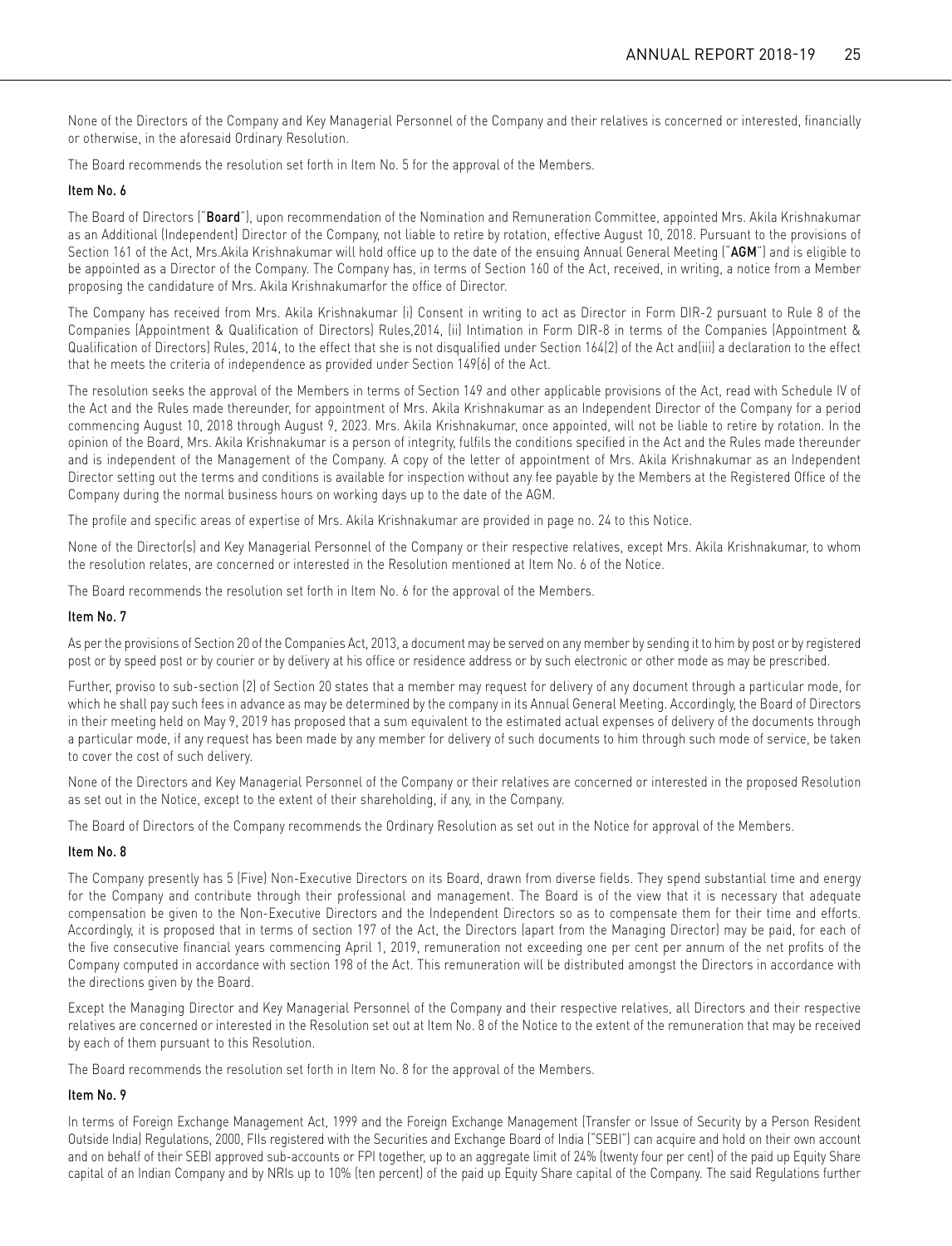provide that (i) for FII / FPI, the limit of 24% (twenty four per cent) of the paid up Equity Share capital of the Company can be further increased up to the sectoral cap / statutory ceiling as applicable, and (ii) for NRIs, the limit of 10% (ten per cent) of the paid up Equity Share capital of the Company can be further increased upto 24% (twenty four per cent) of paid up Equity share capital of the Company, by passing a resolution of the Board, a Special Resolution to that effect by its members and followed by necessary filings with the Reserve Bank of India ("RBI").

To make more space for FIIs and FPIs to invest in the equity, both existing as well as proposed to be issued, of the Company, it is proposed to obtain an enabling approval of the Shareholders and of the relevant Government authorities, as may be applicable, to increase the present limit of FII/FPI shareholding in the Company from 24% (Twenty Four Per cent) to 49% (One Hundred per cent) of paid up equity share capital of the Company. Though at present shareholding of NRI in the Company is not significant, it is also proposed to obtain requisite enabling approvals from shareholders to increase their shareholding upto 24% (twenty four per cent) of the paid up equity share capital of the Company.

None of the Directors and/or Key Managerial Personnel of the Company and their relatives is in anyway concerned or interested in the resolution set out at Item No. 9 of the accompanying Notice

Hence the Directors recommend the Special Resolution set out at Item No. 10 of the accompanying notice, for the approval of the members of the Company.

### Item 10

The shareholders of the Company at the extraordinary general meeting of the Company held on April 11, 2014 had accorded its consent to adopt and implement the Employee Stock Option Scheme 2014 ("ESOS 2014") for the benefit of the permanent employees and directors (except promoter directors and independent directors) of the Company comprising 17,85,186 options which were convertible into equivalent number of equity shares of Rs. 3 each. However, pursuant to adjustment on account of bonus issues made on December 31, 2014 and January 27, 2015 and the consolidation of shares from face value of Rs. 3/- to Rs. 5/-, the total number of options available including the outstanding options that are not exercised as on the date of this notice is 9,55,804.

As per the Securities and Exchange Board of India (Share Based Employees Benefits) Regulations, 2014 ("Regulations"), no company can make any fresh grant of options subsequent to an IPO under a pre-IPO employee stock option scheme unless the pre-IPO employee stock option scheme is in conformity with the Regulations and the pre-IPO employee stock option scheme is ratified by the members subsequent to the IPO. Accordingly shareholders ratified the pre-ipo scheme vide resolution dated January 2, 2018 passed through postal ballot. However, inorder to extend the benefits and coverage of the Matrimony Employee Stock Option Scheme 2014", the "ESOS 2014" to the employees of the Holding/ Subsidiary Companies of the Company, approval of shareholders by way of separate resolution is needed as per the regulation 6(3)(c) of SEBI (Share Based Employee Benefits) Regulations, 2014

None of the Directors and/or Key Managerial Personnel of the Company and their relatives is in anyway concerned or interested in the resolution set out at Item No. 10 of the accompanying Notice

Hence the Directors recommend the Special Resolution set out at Item No. 10 of the accompanying notice, for the approval of the members of the Company.

Place: Chennai By Order of the Board of Matrimony.com Limited Date: May 9, 2019 S.Vijayanand Company Secretary

## **INSTRUCTIONS FOR ELECTRONIC VOTING [e-voting]**

- I. In compliance with the provisions of Section 108 of the Companies Act, 2013, Rule 20 of The Companies (Management and Administration) Rules, 2014 as substituted by the Companies (Management and Administration) Amendment Rules, 2015 ("Amended Rules 2015") and Regulation 44 of the Securities and Exchange Board of India (Listing Obligations and Disclosure Requirements) Regulations, 2015 ("Regulations"), the Company is pleased to provide the Members the facility to exercise their right to vote on the resolutions proposed for consideration at the 18th Annual General Meeting (AGM) by electronic means and the business may be transacted through e-voting services. The facility of casting the votes by the Members using an e-voting system from a place other than the venue of the AGM ("remote e-voting") is being provided by M/s. Karvy Fintech Private Limited ("Karvy").
- II. Mr. V. Suresh, Company Secretary will be act as the Scrutiniser to scrutinise the e-voting process in a fair and transparent manner.
- III. The remote e-voting period commences on August 3, 2019 (9 A.M. Indian Standard Time) and ends on August 6, 2019 (5 P.M. Indian Standard Time). During this period, Members of the Company, holding shares either in physical form or in dematerialised form, as on the cut-off date of July 31, 2019 may cast their vote electronically. The remote e-voting module shall be disabled by Karvy for voting thereafter. Once the vote on a resolution is cast by the Member, the Member shall not be allowed to change it subsequently.
- IV. The process and manner for remote e-voting are as under:
	- A. In case of Members receiving e-mail from Karvy (for Members whose e-mail IDs are registered with the Company/Depository Participant(s):
	- (i) Open your web browser during the voting period and navigate to https://evoting.karvy.com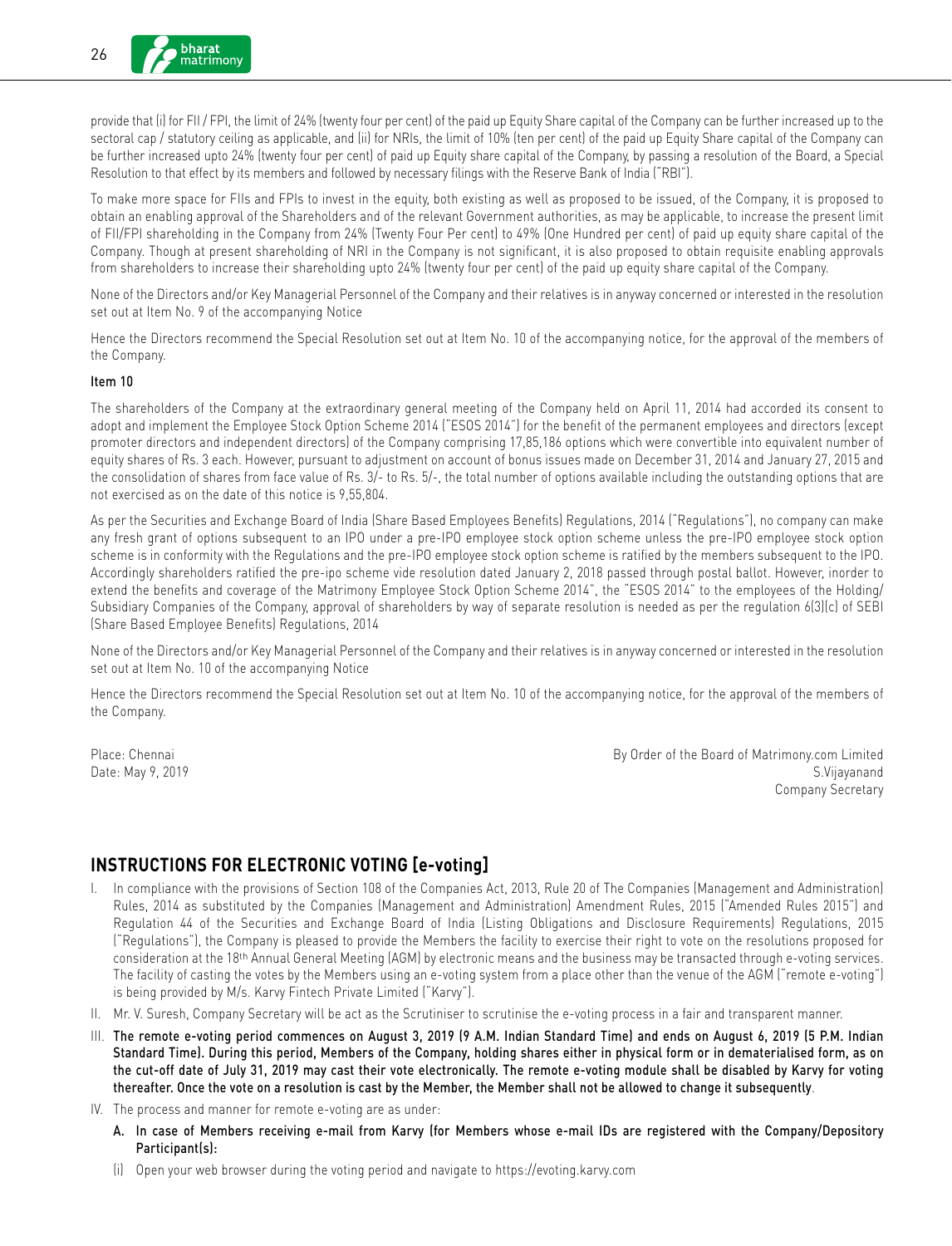- (ii) Enter the login credentials (i.e. User ID and password). In case of physical folio, User ID will be the EVEN number followed by folio number. In case of Demat account, User ID will be your DP ID and Client ID. However, if you are already registered with Karvy for e-voting, you can use your existing User ID and password for casting your vote.
- (iii) After entering these details appropriately, click on "LOGIN".
- (iv) You will now reach password change Menu wherein you are required to mandatorily change your password.

The new password shall comprise of minimum 8 characters with at least one upper case (A-Z), one lower case (a-z), one numeric value  $(0-9)$  and a special character  $(\mathcal{Q}, \#, \mathsf{S}, \text{ etc.})$ . The system will prompt you to change your password and update your contact details like mobile number, email ID etc., on first login. You may also enter a secret question and answer of your choice to retrieve your password in case you forget it. It is strongly recommended that you do not share your password with any other person and that you take utmost care to keep your password confidential.

- (v) You need to login again with the new credentials.
- (vi) On successful login, the system will prompt you to select the e-voting event. (vii) Select the EVENT of Matrimony.com Limited and click on "SUBMIT". (viii) Now you are ready for e-voting as "Cast Vote" page opens.
- (vii) On the voting page, enter the number of shares (which represents the number of votes) as on the Cut-off Date under "FOR/AGAINST" or alternatively, you may partially enter any number in "FOR" and partially "AGAINST" but the total number in "FOR/AGAINST" taken together not exceeding your total shareholding as mentioned herein above. You may also choose the option ABSTAIN. If the shareholder does not indicate either "FOR" or "AGAINST" it will be treated as "ABSTAIN" and the shares held will not be counted under either head.
- (viii) Shareholders holding multiple folios/demat accounts shall choose the voting process separately for each folio/demat accounts.
- (ix) Voting has to be done for each item of the Notice separately. In case you do not desire to cast your vote on any specific item, it will be treated as abstained.
- (x) You may then cast your vote by selecting an appropriate option and click on "Submit".
- (xi) A confirmation box will be displayed. Click "OK" to confirm else "CANCEL" to modify. Once you have voted on the resolution, you will not be allowed to modify your vote. During the voting period, members can login any number of times till they have voted on the resolution(s).
- (xii) Corporate/institutional members (i.e. other than Individuals, HUF, NRI etc.) are also required to send scanned certified true copy (PDF Format) of the board resolution/authority letter etc., together with attested specimen signature(s) of the duly authorised representative(s), to the Scrutiniser at e-mail[:vsureshpcs](mailto:vsureshpcs@gmail.com%20)@gmail.com with a copy marked to evoting@[karvy.com. T](mailto:evoting@karvy.com)he scanned image of the above mentioned documents should be in the naming format "Matrimony – 18th AGM".
- B. In case of Members receiving physical copies of the Notice of AGM (for Members whose email IDs are not registered with the Company/ Depository Participant(s) or requesting physical copy):
	- i. E-Voting Event Number (EVEN), User ID and Password is provided in the Ballot Form.
	- ii. Please follow all steps from sl. no. (i) to sl. no. (xiv) above to cast vote.
- C. Voting at AGM:

 The Members who have not cast their vote electronically can exercise their voting rights at the AGM. The Company will make necessary arrangements in this regard at the AGM venue.

### Other instructions:

- i. In case of any queries, you may refer Help & FAQ section of https://evoting.karvy.com (Karvy website) or call Karvy on 040-67162222 & Toll-free No.1-800-3454-001.
- ii. You can also update your mobile number and e-mail id in the user profile details of the folio which may be used for sending future communication(s).
- iii. The voting rights of Members shall be in proportion to their shares of the paid-up equity share capital of the Company as on the cut-off date viz., July 31, 2019. However, a person who is not a Member as on the cut off date should treat this Notice for information purpose only. The remote e-voting will not be allowed beyond the aforesaid date and time and the e-voting module shall be disabled by Karvy upon expiry of the aforesaid period. Once the vote on a resolution is cast by the Member, he will not be allowed to change it subsequently or cast the vote again.
- iv. Any person who acquires shares of the Company and becomes a Member of the Company after dispatch of the Notice to the shareholders and holding shares as on the cut-off date of July 31, 2019, may obtain the login ID and password by sending a request at [einward.ris](mailto:einward.ris@karvy.com)@ [karvy.com.](mailto:einward.ris@karvy.com) However, if you are already registered with Karvy for remote e-voting then you can use your existing user ID and password for casting your vote. If you forget your password, you can reset your password by using "Forgot user details/Password" option available on https:// evoting.karvy.com
- v. Since the Company is required to provide the Members the facility to cast their vote by electronic means, shareholders of the Company, holding shares either in physical form or in dematerialised form, as on the cut-off date and not casting their vote electronically, may cast their vote at the AGM venue. Facility will be available at the venue.